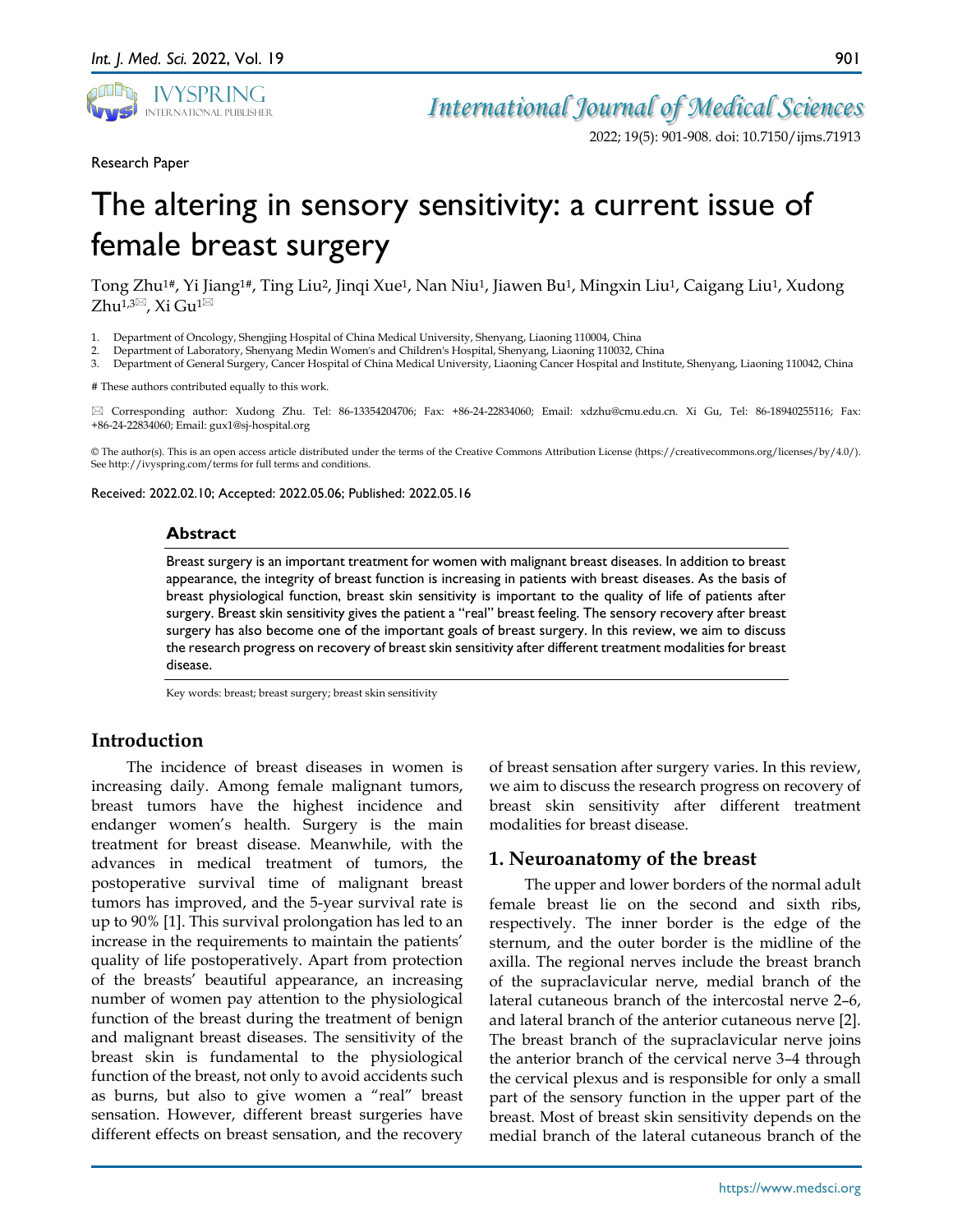intercostal nerve and the medial branch of the anterior cutaneous nerve. The medial branches of the lateral cutaneous branch of the intercostal nerve extend from the anterior serratus anterior on the axilla, and the lateral branches of the anterior cutaneous branch of the intercostal nerve pass through the parasternal pectoralis major to the midclavicular line [3]. The lateral cutaneous branch innervates mainly the lateral region of the breast, and the anterior cutaneous branch is responsible for the medial region of the breast; therefore, the scope of dominance of the two also shows a certain degree of complementarity. Similarly, although the cutaneous branches of the intercostal nerves are distributed in segments and are parallel to the ribs, there is a cross distribution of small branches between the two adjacent cutaneous branches, which can reach the upper and lower intercostal areas. Several small branches of the second intercostal nerve are mainly distributed in the skin of the upper part of the breast and hardly reach the areola area. The branches of the third intercostal nerve are also distributed in the upper part of the breast, but few small branches reach the areola. The 4<sup>th</sup> intercostal nerve is relatively large and mainly distributed in the central area of the breast. The 5th and 6th intercostobrachial nerves correspond to the 2nd and 3rd intercostobrachial nerves, respectively, and are responsible for the cutaneous sensory function of the lower part of the breast [4–6].

The nipple-areola complex is mainly innervated by the 3rd-5th intercostal nerves, with the 4th intercostal nerve being the most important [7]. The anterior cutaneous branch of the intercostal nerve passes through the point of penetration and travels through the subcutaneous fat layer of the breast, then gradually towards the nipple-areola area. The most important lateral cutaneous branch of the 4th intercostal nerve passes through the intersection of the lateral border of the pectoralis major muscle and the 4th intercostal space, and then divides into two deep and superficial branches to reach the nipple areola area [8]. The deep branch passes through the deep mammary tissue to reach the nipple areola, while the superficial branch divides into five branches that travel through the superficial mammary tissue to reach the nipple areola. One central branch reaches the nipple, two upper branches reach the upper part of the areola, and two lower branches reach the lower part of the areola [4]. Thus, the distribution of nerves in the breast and nipple-areola area is incrementally distributed in a centripetal fashion, crossed and without clear boundaries. The external lower quadrant of the nipple areola region is the most sensitive, followed by the internal upper, internal lower and external upper quadrants.

Skin sensitivity differs in different parts of the breast. Tactile sensitivity is highest in the nipple, followed by the upper quadrant of the breast, areola, and lower quadrant of the breast. Regarding vibration sensitivity, the most sensitive is the nipple, followed by the areola, skin of the lower quadrant, and skin of the upper quadrant. The pressure threshold of the skin of the breast is proportional to the breast volume, that is, the larger the breast volume, the less sensitive the breast [2, 9]. Tactile sensitivity decreases with an increasing in the size and sag of breast.

# **2. Criteria for evaluating the neurologic function of the breast**

The evaluation and testing criteria for breast nerve function are divided into subjective or objective. Subjective evaluation is based on patients' self-evaluations after breast surgery. Generally, the BREAST-Q scale is used in clinical settings and may be adjusted [10, 11]. Objective physical stimulation tests are used for the objective sensory evaluation system; these tests are based on the patients' responses. For example, the acupuncture is used to measure pain sensitivity, the cotton is used to measure the sensitivity of touch and pressure, heat and cold are used to measure temperature sensitivity, and the tuning fork is used to measure vibration sensitivity. Common objective sensory evaluation methods include the Semmes-Weinstein monofilament examination and von Frey test for quantifying the skin pressure threshold [12], probabilistic species sensitivity distribution (PSSD) method for continuously measuring pressure sensitivity in the skin using a computerized system; the less commonly methods, such as Weber static two-point discrimination test, Dellon dynamic two-point discrimination test [13–15]. Relevant studies that used common objective measures as well as subjective measures are organized in Table 1.

After nerve damage during breast surgery, skin sensitivity is restored in the following order: pain, pressure, temperature, and two-point discrimination [17]. Currently, BMRC, the mackinnon-dellon scale, and the modified mackinnon-dellon scale are used to evaluate the skin sensory function after breast reconstruction; BMRC is the most used. Based on these methods, breast sensitivity is measured in five, six, and nine regions, respectively [40, 45, 61]. In addition, the timing for breast sensory evaluation after breast reconstruction is controversial. Mageraki et al. suggested that that skin sensitivity returns only 18–24 months after breast reconstruction; therefore, it is recommended that the evaluation of postoperative skin sensitivity should be performed within this interval [62].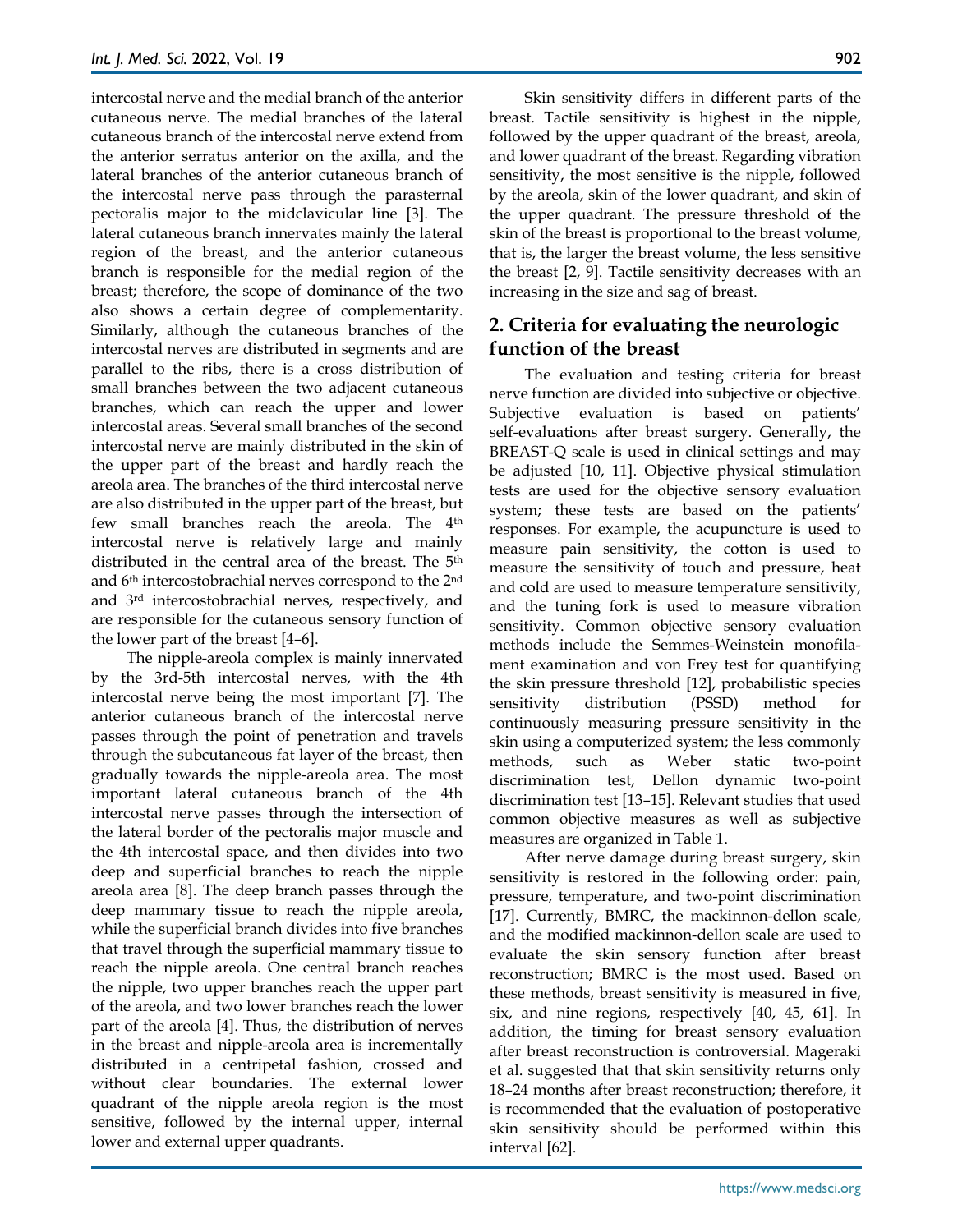**Table 1:** Common methods of sensory assessment

| Methods      | Author/Year                    |                             |                           |                               |  |  |  |  |
|--------------|--------------------------------|-----------------------------|---------------------------|-------------------------------|--|--|--|--|
| S-W von-frey | Beugels et al./2021[16]        | Beugels et al./2019[17]     | Verscher et al./2016[18]  | Yap et al./2005[19]           |  |  |  |  |
|              | Zacchê et al./2021[20]         | Bijkerk et al./2019[21]     | Klasson et al./2014[22]   | Schlenz et al./2005[23]       |  |  |  |  |
|              | Momeni et al./2021[24]         | Pek et al./2018[25]         | Godbout et al./2013[26]   | Hefter et al./2003[27]        |  |  |  |  |
|              | Tevlin et al./2021[28]         | Cornelissen et al./2018[29] | Chiari Jr et al./2012[30] | Hamdi et al./2003[31]         |  |  |  |  |
|              | Beugels et a/2021[32]          | Cornelissen et al./2018[33] | Mori et al./2011[34]      | Mofid et al./2002[35]         |  |  |  |  |
|              | Sihol et al./2021[36]          | Heine et al./2017[37]       | Puonti et al./2011[38]    | Yano et al./2002[39]          |  |  |  |  |
|              | Bijkerk et al./2020[40]        | Puonti et al./2017[41]      | Tindholdt et al./2008[42] | Blondeel et al./1999[43]      |  |  |  |  |
|              | Dogan et al./2020[44]          | Dossett et al./2016[45]     | Pitanguy et al./2007[46]  | Edsander-Nord et al./1999[47] |  |  |  |  |
|              | Zacchê et al./2020[48]         | Brown et al./2016[49]       | Temple et al./2006[50]    | Place et al./1997[51]         |  |  |  |  |
|              | Masgoret et al./2020[52]       | Stromps et al./2016[53]     |                           |                               |  |  |  |  |
| <b>PSSD</b>  | Djohan et al./2020[54]         |                             |                           |                               |  |  |  |  |
|              | Rodriguez-Unda et al./2017[54] |                             |                           |                               |  |  |  |  |
|              | Spiegel et al./2013[55]        |                             |                           |                               |  |  |  |  |
|              | Longo et al./2013[56]          |                             |                           |                               |  |  |  |  |
|              | Santanelli et al./2011[57]     |                             |                           |                               |  |  |  |  |
| Breast-O     | Dejean et al./2021[58]         |                             |                           |                               |  |  |  |  |
|              | Opsomer et al./2020[59]        |                             |                           |                               |  |  |  |  |
|              | Cornelissen et al./2018[29]    |                             |                           |                               |  |  |  |  |
|              | Verschuer et al./2016[18]      |                             |                           |                               |  |  |  |  |
|              | Temple et al./2009[60]         |                             |                           |                               |  |  |  |  |

S-W: Semmes-Weinstein monofilament

PSSD: probabilistic species sensitivity distribution

# **3. The effect of surgery of different benign breast diseases on breast skin sensitivity**

### **3.1 The effect of benign breast tumor operation on breast skin sensitivity**

Benign breast tumors are the commonest breast diseases in women, especially young ones. Surgery is the main treatment [63]. Currently, radial incisions, Langer's line incisions, circum-areolar margin incisions and intra-areolar incisions are surgical incisions used during benign breast tumor surgeries. When choosing incisions, clinicians mainly consider whether the tumor can be removed easily and completely, the incision is concealed, and the incision ensures esthetics after healing. However, little consideration is given to sensitivity loss after local skin injury as it is of less concern to some young women. This suggests that attention should be paid not only to the above factors, but also to the orientation of the cutaneous sensory nerves at the incision site of the breast. Furthermore, sensory abnormalities of the breast skin should be minimized by avoiding nerve damage. A researcher compared the areolar edge incision with the intra-areolar incision used for breast fibroadenoma resection. They observed that patients who chose the intra-areolar incision had a good sensory recovery of the areolar skin [64]. Other studies have shown that the medial incision of the areola has a significantly lower impact on the nerves than the lower incision of the areola [65]. Several researchers had controversial findings: they observed that even with a circum-areolar incision at the 4 o'clock position of the left breast or the 8

o'clock position of the right breast, which is most likely to favor an injury of the lateral cutaneous branch of the 4<sup>th</sup> intercostal nerve, there was no significant difference in the recovery time of the nipple and areola when compared with other incisions. The location and length of the circumferential incision did not affect the recovery time of the nipple and areola [66].

#### **3.2 Effect of breast reduction and plasty on breast skin sensitivity**

Breast reduction surgery can relieve the pain of patients with breast hypertrophy. It can also be used for patients with breast cancer undergoing breast symmetry surgery. Breast-conserving surgery may be used in the middle of breast reduction surgery for some patients with chronic mastitis and breast cancer. The sensitivity of the nipple areola and breast skin decreases within 3 months postoperatively, but the tactile sensitivity of the breast is similar to that 1 year before the surgery [67, 68]. Sensitivity returns faster in the nipple than in the areola, and faster in the upper quadrant faster than in the lower quadrant [69]. Sensitivity to touch returns 2 weeks postoperatively and continues to increase within 1 year. Moreover, nipple erection is not affected [70]. Using the nipple-free vertical technique, some researchers observed that breast skin sensitivity changed a little after surgery and recovered earlier. Compared with the sensitivity after use of the lower pedicle technique [71], sensitivity decreased significantly. Other studies have shown that in patients with a modified double-loop reduction of large breasts, the sensory recovery of the nipple areola was good, and the lactation function was retained [72]. In addition, the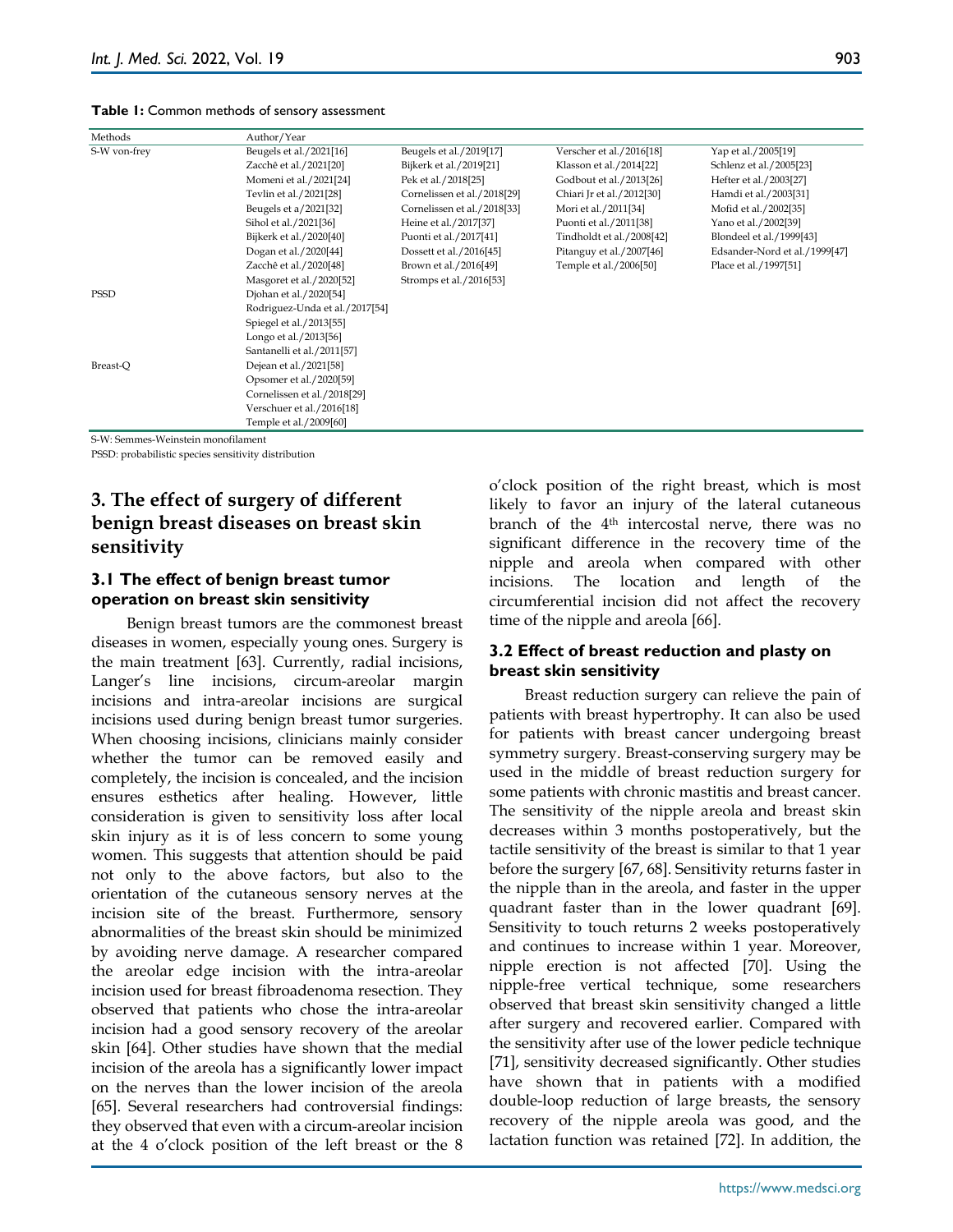volume of excised tissue is also an important factor for skin sensory function. Most scholars believe that there is a positive correlation of amount of excised tissue with the number of severed nerves and risk of papillary and areolar sensory injury [73].

#### **3.3 Effect of breast augmentation on breast skin sensitivity**

Breast augmentation is performed by the implantation or self-fat tissue. It helps to increase breast volume and improve women's body shape. It is good procedure for women with the poor development of breast. Implantation is the most common method. Studies have shown that skin sensitivity in the breasts after implants is lost for a short period, but it returns to its pre-operative state approximately 12 weeks postoperatively. The area of decreased sensitivity after implantation is directly related to the surgical approach. The sensitivity of the lower outer quadrant of the breast decreases with the use of a submammary incision[6], and the sensitivity of the nipple-areola complex decreases significantly with the use of a periareolar incision [6, 74]. The larger the implant size, the less sensitive the nipple-areola complex [75].

# **4. The effect of different breast cancer operations on breast skin sensitivity**

#### **4.1 Sensitivity of chest wall skin after no-skin sparing mastectomy**

Modified radical mastectomy is one of the most widely used surgical methods for breast cancer because of the total removal of breast tissue and glands, absence of the breast skin, and complete loss of breast sensitivity. After no-skin sparing mastectomy, breast sensitivity, including sexual sensitivity is almost completely lost. Importantly, the ability of the breast skin to protect sexual sensitivity is lost, and patients can not feel the stimulation of skin lesions in the primary breast area, which greatly affects their quality of life postoperatively [6, 21, 76].

#### **4.2 Effect of nipple and areola-sparing surgery on breast skin sensitivity**

Nipple and areola‐sparing mastectomy (NSM) are the basis of breast reconstruction for breast cancer. The breast skin is well-preserved, which provides the basic condition for the recovery of the breast nerve function. The selection of the incision position is the main factor for postoperative sensory recovery after NSM. The objective sensitivity of the nipple and areola decreases significantly after surgery with the use of areolar and sub-mammary incisions; it is possibly due to the destruction of the cutaneous branch of the 4th intercostal nerve [77, 78]. In addition, a small and short incision during NSM to protect the breast innervation system contributes postoperative breast sensitivity, and these patients with breast cancer can regain papillary erection 6–12 months postoperatively [44]. Other studies have shown that using an endoscopic surgery for breast cancer with sparing the nipple and areola avoids incisions around the nipple and areola complex, which greatly reduces the likelihood of sensory impairment of the nipple and areola complex. Compared to patients who undergo NSM, there is a significant reduction or impairment in pressure, temperature, and vibration perception in patients who undergo endoscopic surgery [79].

#### **4.3 Breast reconstruction surgery**

#### 4.3.1 Effect of autologous tissue reconstruction on breast skin sensitivity

Breast reconstruction with breast autografts gives a natural feeling, is long-lasting, and patient satisfaction is high. Currently, the most used autologous tissue flaps for breast reconstruction are deep inferior epigastric perforator (DIEP), the latissimus dorsi (LD) flap and transverse rectus abdominis muscle (TRAM) flap. Breast skin sensitivity is best after the use of DIEP, followed by LD and TRAM [33]. Table 2 summarizes some studies that compared results with and without nerve grafts.

The DIEP flap is the gold standard for autologous breast reconstruction because of its good shaping ability and minimal donor site damage. The DIEP flap is constituted of the abdominal wall skin and subcutaneous fat flap. The neurotized flap contains sensory nerves. Even without nerve, approximately 70% of patients show signs of reinnervation after reconstruction. The degree of skin sensitivity recovery 6–12 months postoperatively and the recovery time are proportional to the degree of recovery [22, 53, 82, 83]. Most scholars believe that the sensitivity of the lower part of the breast recovers better than that of the nipple area and upper part of the breast, and that tactile sensitivity recovers better than other sensitivities. Regarding DIEP reconstruction with nerve anastomosis, breast sensitivity is recovered early and good, and 30% of patients have sexual sensitivity after DIEP reconstruction, which greatly improves their quality of life and satisfaction [17, 29, 84].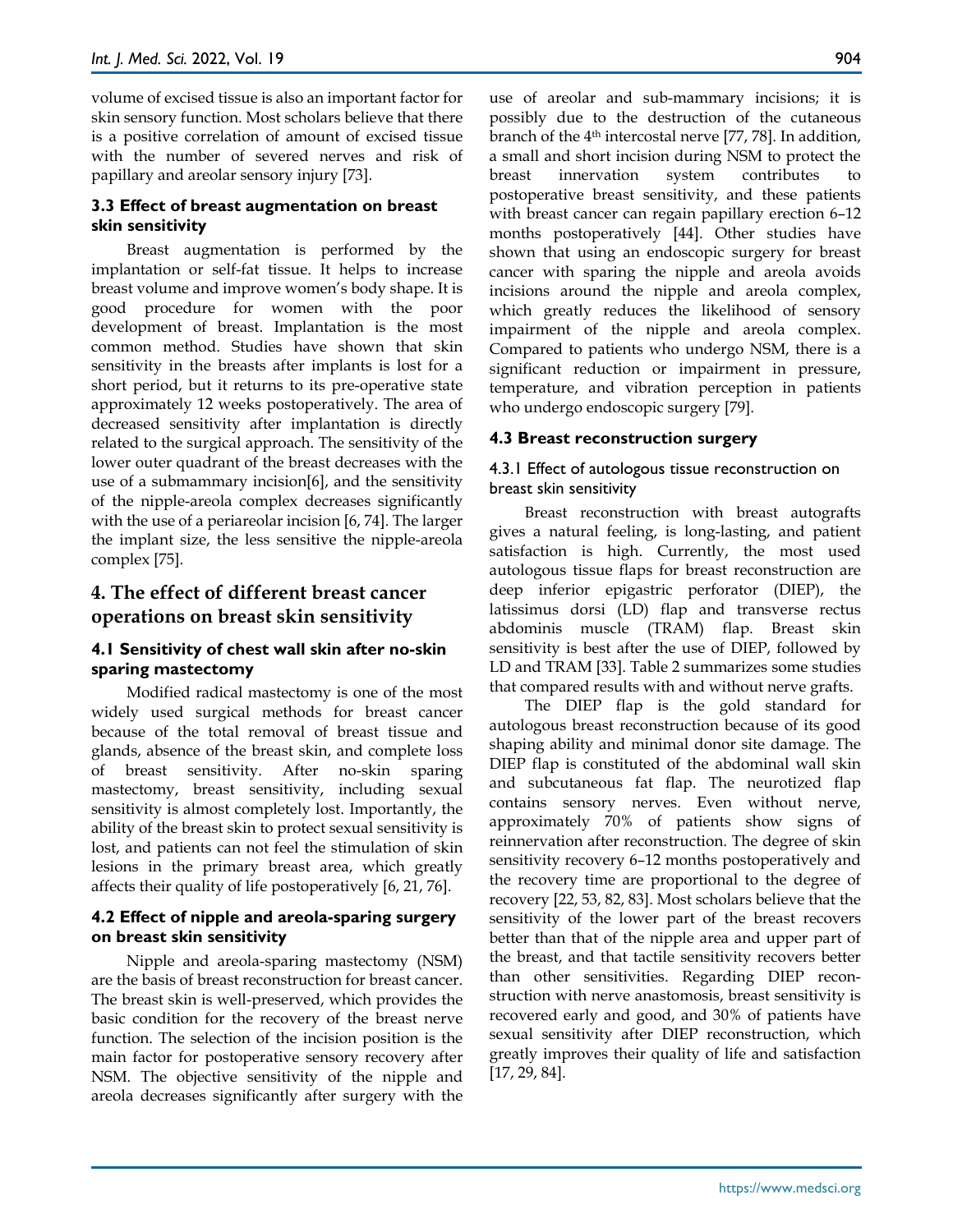#### **Table 2:** Summary of different surgical technique of breast reconstruction

| Author                | Year | Surgical<br>technique | Assessmont<br>methods | Donor nerve                                                                             | Recipient Nerve                   | Results with Neurotization          |
|-----------------------|------|-----------------------|-----------------------|-----------------------------------------------------------------------------------------|-----------------------------------|-------------------------------------|
| Beugels et al. [32]   | 2021 | <b>LTP</b>            | $S-W$                 | <b>LFCN</b>                                                                             |                                   | better sensory recovery             |
|                       |      |                       |                       |                                                                                         | ACB of ICN                        |                                     |
| Bijkerk et al. [40]   | 2020 | DIEP/LTP              | $S-W$                 | ICN 10th -12th thoracic nerve / LFCN ACB of 2nd -3rd ICN                                |                                   | better sensation                    |
|                       |      |                       |                       | or ACB of ACFN                                                                          |                                   |                                     |
| Beugels et al. [17]   | 2019 | <b>DIEP</b>           | $S-W$                 | a cutaneous branch of ICN 10th-12th ACB of ICN                                          |                                   | better sensory recovery             |
|                       |      |                       |                       | thoracic nerve                                                                          |                                   |                                     |
| Spiegel et al. [55]   | 2013 | <b>DIEP</b>           | <b>PSSD</b>           | ACB of ICN 11 <sup>th</sup> -12 <sup>th</sup> thoracic nerve ACB of 3 <sup>rd</sup> ICN |                                   | increasing sensory recovery         |
| Magarakis et al. [62] | 2013 | <b>DIEP</b>           | <b>PSSD</b>           | ACB of ICN 10th -12th thoracic nerve AB-LCB of 4th -5th ICN                             |                                   | better sensory                      |
| Puonti et al. [38]    | 2011 | <b>TRAM</b>           | $S-W$                 | ACB of ICN 10 <sup>th</sup> -12 <sup>th</sup> thoracic nerve the thoracodorsal nerve    |                                   | improved sensory recovery           |
|                       |      |                       |                       |                                                                                         | the intercostobrachial nerve      |                                     |
|                       |      |                       |                       |                                                                                         | intercostal nerve                 |                                     |
| Mori et al. [34]      | 2011 | <b>TRAM</b>           | $S-W$                 | ACB of ICN 10th -12th thoracic nerve AB-LCB 4th ICN                                     |                                   | More sensitive sensory              |
| Temple et al. [60]    | 2009 | <b>TRAM</b>           | <b>BREAST-O</b>       | ICN 10 <sup>th</sup> thoracic nerve                                                     | 4 <sup>th</sup> ICN               | Improves sensibility of sensory and |
|                       |      |                       |                       |                                                                                         |                                   | quality of life.                    |
| Temple et al. [50]    | 2006 | <b>TRAM</b>           | $S-W$                 | 10 <sup>th</sup> thoracic nerve                                                         | LCB of 4th ICN                    | provides improved sensation         |
| Yap et al. [19]       | 2005 | <b>TRAM</b>           | $S-W$                 | thoracoabdominal nerve                                                                  | LCB of $4th$ -5 <sup>th</sup> ICN | better sensory recovery             |
| Isenberg et al. [80]  | 2004 | TRAM/LD               | $S-W$                 | ACB of ICN 11 <sup>th</sup> thoracic nerve /                                            | AB-LCB of 4 <sup>th</sup> ICN     | sensory levels approached but did   |
|                       |      |                       |                       | thoracodorsal nerve                                                                     |                                   | not equal contralateral healthy     |
|                       |      |                       |                       |                                                                                         |                                   | breast                              |
| Yano et al. [39]      | 2002 | LD                    | $S-W$                 | LCB of 7 <sup>th</sup> thoracic nerve                                                   | LCB of 4th ICN                    | better sensory recovery             |
| Isenberg et al. [81]  | 2002 | <b>TRAM</b>           | $S-W$                 | ACB of ICN 11 <sup>th</sup> thoracic nerve                                              | ACB of ICN T11                    | More rapid and improved             |
| Blondeel et al. [43]  | 1999 | <b>DIEP</b>           | $S-W$                 | ACB of ICN 10th -12th thoracic nerve AB-LCB of 4th ICN                                  |                                   | increases the quality and quantity  |
|                       |      |                       |                       |                                                                                         |                                   | of sensation                        |

S-W: Semmes-Weinstein monofilament,

LFCN: the lateral femoral cutaneous nerve

ACFN : anterior cutaneous branch of the femoral nerve

LTP: Lateral Thigh Perforator

The LD flap is the common flap for breast reconstruction because of its good strain capacity and low surgical difficulty [85]. However, the LD flap is a musculocutaneous flap with a predominant motor innervation than sensory innervation. Therefore, compared to the sensitivity of DIEP reconstruction, the sensitivity of LD flap reconstruction is worse. Although the effect can be improved after nerve anastomosis, there are still few patients who cannot restore skin sensitivity, and most patients have a complete loss of sexual sensitivity [86, 87].

The TRAM flap is also a musculocutaneous flap located near the breast. TRAM breast reconstruction is more effective in patients with nerve than in those without [41]. Neurotized TRAM reconstruction begins approximately 6 months postoperatively and is complete at approximately 15–18 months after surgery. Meanwhile, non-neurotized TRAM reconstruction ensures little sensory recovery in the first 10 months and takes a year for recovery to begin [87].

#### 4.3.2 Effect of implant reconstruction on breast skin sensitivity

Breast reconstruction with implants after breast cancer surgery does not require damage to other parts of the autologous tissues. The operation is relatively simple, and the reconstructed breast has a beautiful appearance. The use of implants is currently the most used breast reconstruction method for breast cancer; however, there are few studies on breast skin sensitivity after breast reconstruction with implants.

Some studies have reported decreased sensitivity in the breast, especially in the region of the nipple and areola, after reconstruction with a stage I breast implant [88]. A study reported that that the sensitivity of the skin in the four quadrants of the breast after implant reconstruction was lower than that after DIEP flap reconstruction [62]. It has also been reported that implants are usually placed behind the pectoralis major during implantology reconstruction, and that the use of Tiloop patches in combination with implantology is superior to conventional implantology [89]. From the findings of the existing studies, it seems that breast sensitivity after reconstruction with implants is weaker than that after reconstruction with autologous tissues. This may be due to the fact that the implant is placed behind the pectoralis major and blocks the innervation of the nerves from the pectoralis major—the compression of the implants leads to the increase in skin tension, which affects the regeneration of the skin nerves and reduces breast skin sensitivity.

#### 4.3.3 Effects of immediate and delayed reconstruction on breast skin sensitivity

The decision to perform immediate and delayed reconstruction depends on the clinical stage of breast cancer, the need for postoperative radiotherapy, and patient's personal decision. Studies have shown that immediate reconstruction of the DIEP flap or TRAM flap after skin-sparing mastectomy is faster and ensures a better sensory recovery of the region from the nipple areola to the skin of the whole breast than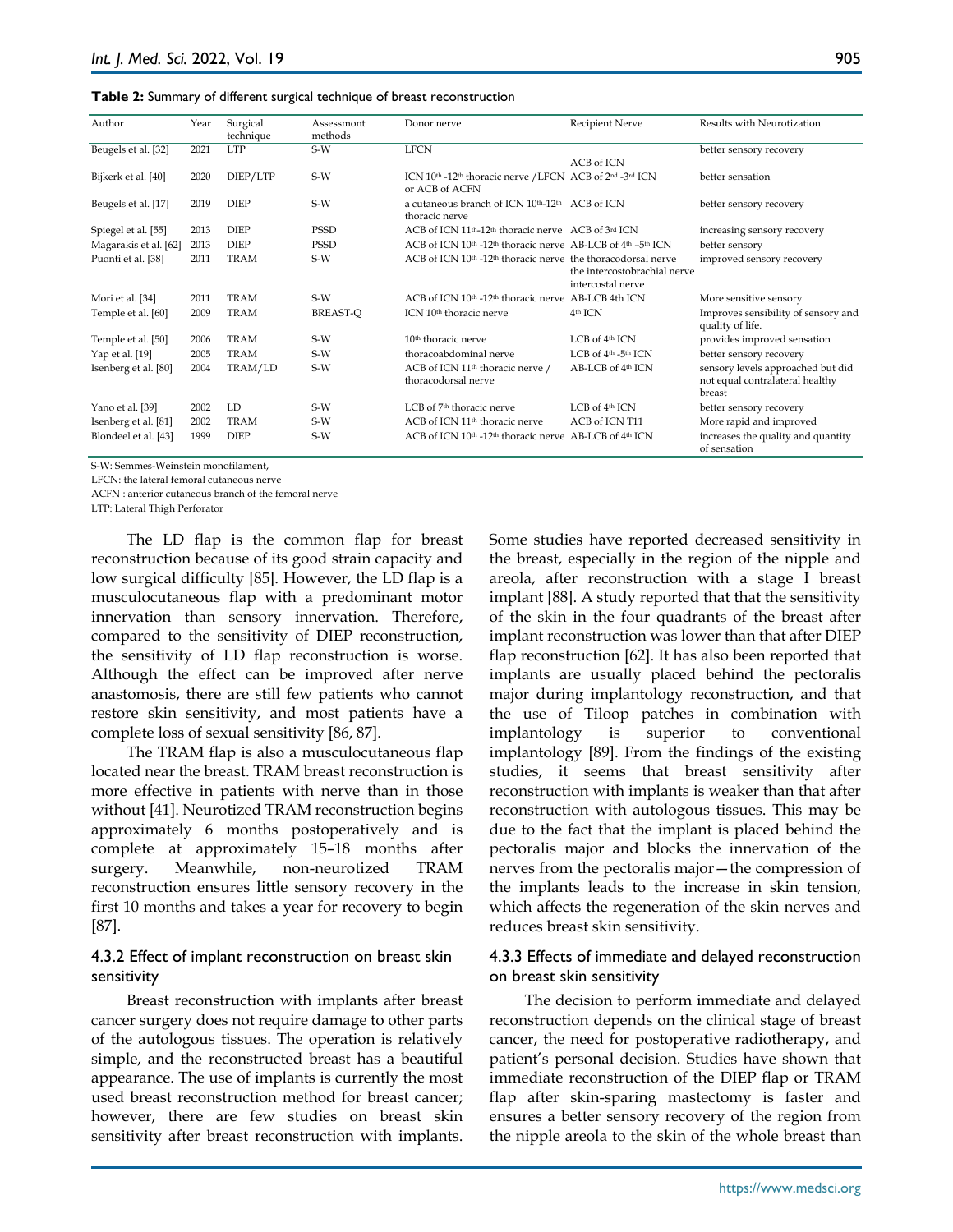delayed reconstruction [37]. Immediate reconstruction is also better than staged delayed reconstruction when the implant is selected [62]. Although few studies have shown no significant difference in sensitivity recovery between immediate and delayed reconstruction [41], the overall analysis suggests that immediate reconstruction is more effective than delayed reconstruction of the breast skin.

# **5. Effect of radiotherapy on breast skin sensation in breast cancer patients**

Radiotherapy plays an important role in the comprehensive treatment of breast cancer. For high-risk breast cancer patients with positive lymph nodes, whether they choose mastectomy or breast reconstruction, postoperative adjuvant radiotherapy not only improves local control of the tumor, but also benefits long-term survival [90]. However, radiotherapy can cause numerous adverse effects such as skin irritation, radiation dermatitis, and chest wall tenderness. Almost all (99.8%) nipple-areola preserving mastectomies (NSM) have side effects after radiotherapy, with skin irritation and thickening and chest wall tenderness being the most common; about 94.3% of mastectomy patients (CM) experience complications such as loss or alteration of nipple or breast sensation and chest wall tenderness, but rarely do they experience persistent pain for longer than 6 months[91]. Moreover, pain associated with breast radiotherapy generally peaks 1 week after the completion of radiotherapy [92]. Moreover, with irradiation, non-neurotized DIEP flap skin had better sensation recovery than did skin over implants. However, without irradiation, skin overlying implants is associated with better sensation recovery than non-neurotized DIEP flap skin [62]. Another study further verified that intraoperative radiotherapy does not have a greater improvement in the occurrence of pain compared to external breast radiotherapy [93]. In conclusion, radiotherapy can cause many adverse effects, the most severe of which is pain in terms of skin sensation.

#### **6. Summary and outlook**

The breast is a key organ for women, and the recovery of breast sensitivity after breast surgery is of growing interest. This has led to increasing research in the protection of breast skin sensitivity, breast neuroanatomy, and the characteristics of different treatment modalities for breast disease. Currently, there is no unified system for evaluating all breast sensitivity functions after breast surgery. The recovery of breast skin sensation varies with different treatment modalities for breast disease and is influenced by the choice of surgical incision, extent of

excision, surgical procedure, etc. The mechanisms of sensory self-repair and nerve regeneration in the breast skin after breast surgery are unclear. Nerve anastomosis in breast reconstruction can effectively improve breast skin sensitivity, but the methods of nerve reconstruction still require further research. With the development of medical technology, it is anticipated that women with breast diseases can be provided the "perfect" breasts, which have both esthetics and good functions.

#### **Acknowledgements**

This research was supported by Natural Science Foundation of Liaoning Province (2020-MS-178).

#### **Abbreviation**

LDM: Latissimus dorsi; DIEP: Deep inferior epigastric perforator; TRAM: Transverse rectus abdominis muscle; LTP: Lateral Thigh Perforator; S-W: Semmes-Weinstein monofilament; PSSD: probabilistic species sensitivity distribution.

#### **Competing Interests**

The authors have declared that no competing interest exists.

#### **References**

- 1. Runowicz CD, Leach CR, Henry NL, Henry KS, Mackey HT, Cowens-Alvarado RL, Cannady RS, Pratt-Chapman ML, Edge SB, Jacobs LA, et al. American Cancer Society/American Society of Clinical Oncology Breast Cancer Survivorship Care Guideline. CA Cancer J Clin. 2016;66(1):43–73.
- 2. Kostidou E, Schmelz M, Hasemaki N, and Kokotis P. Objective Methods for Breast Sensibility Testing. Plast Reconstr Surg. 2019;143(2):398–404.
- 3. Pandya S and Moore RG. Breast development and anatomy. Clin Obstet Gynecol. 2011;54(1):91–5.
- 4. Rehnke RD, Groening RM, Van Buskirk ER, and Clarke JM. Anatomy of the Superficial Fascia System of the Breast: A Comprehensive Theory of Breast Fascial Anatomy. Plast Reconstr Surg. 2018;142(5):1135–44.
- 5. Bijkerk E, Cornelissen AJM, Sommer M, Van Der Hulst RRWJ, Lataster A, and Tuinder SMH. Intercostal nerve block of the anterior cutaneous branches and the sensibility of the female breast. Clin Anat. 2020;33(7):1025–32.
- 6. Zheng Y, Zhong M, Ni C, Yuan H, and Zhang J. Radiotherapy and nipple-areolar complex necrosis after nipple-sparing mastectomy: a systematic review and meta-analysis. Radiol Med. 2017;122(3):171–8.
- 7. Riccio CA, Zeiderman MR, Chowdhry S, Brooks RM, Kelishadi SS, Tutela JP, Choo J, Yonick DV, and Wilhelmi BJ. Plastic Surgery of the Breast: Keeping the Nipple Sensitive. Eplasty. 2015;15:e28.
- 8. Sarhadi NS, Shaw-Dunn J, and Soutar DS. Nerve supply of the breast with special reference to the nipple and areola: Sir Astley Cooper revisited. Clin Anat. 1997;10(4):283–8.
- 9. Longo B, Campanale A, and Santanelli di Pompeo F. Nipple-areola complex cutaneous sensitivity: a systematic approach to classification and breast volume. J Plast Reconstr Aesthet Surg. 2014;67(12):1630–6.
- 10. Peled AW, Amara D, Piper ML, Klassen AF, Tsangaris E, and Pusic AL. Development and Validation of a Nipple-Specific Scale for the BREAST-Q to Assess Patient-Reported Outcomes following Nipple-Sparing Mastectomy. Plast Reconstr Surg. 2019;143(4):1010–7.
- 11. Cornelissen AJM, Tuinder SMH, Heuts EM, van der Hulst RRWJ, and Slatman J. What does a breast feel like? A qualitative study among healthy women. BMC Womens Health. 2018;18(1):82.
- 12. Bulut T, Tahta M, Sener U, and Sener M. Inter- and intra-tester reliability of sensibility testing in healthy individuals. J Plast Surg Hand Surg. 2018;52(3):189–92.
- 13. Klein HJ, Fakin RM, Ducommun P, Giesen T, Giovanoli P, and Calcagni M. Evaluation of Cutaneous Spatial Resolution and Pressure Threshold Secondary to Digital Nerve Repair. Plast Reconstr Surg. 2016;137(4):1203–12.
- 14. Puonti HK, Broth TA, Soinila SO, Hallikainen HK, and Jääskeläinen SK. How to Assess Sensory Recovery After Breast Reconstruction Surgery? Clin Breast Cancer. 2017;17(6):471–85.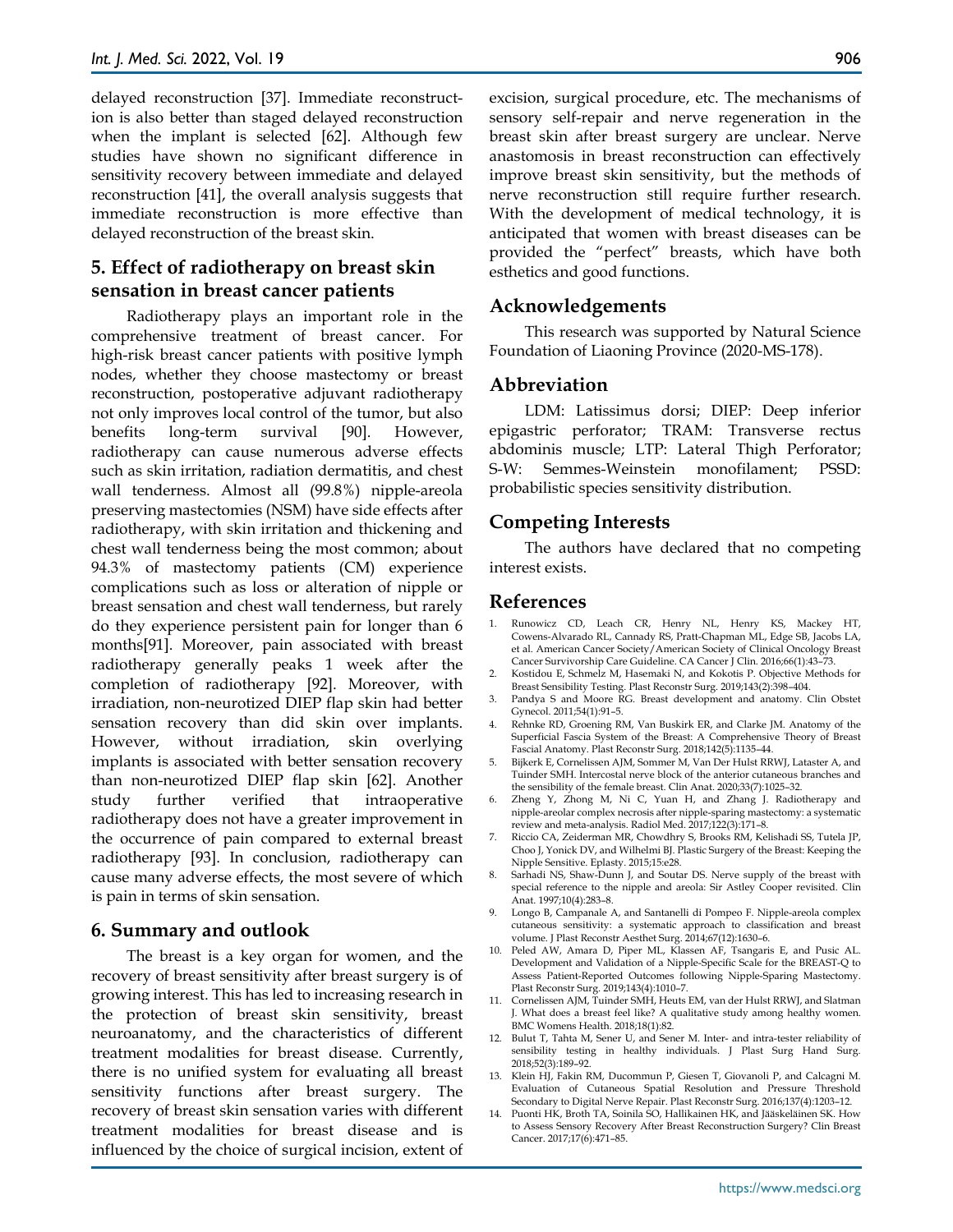- 15. Karagoz H, Ozturk S, and Siemionow M. Comparison of Neurosensory Assessment Methods in Plastic Surgery. Ann Plast Surg. 2016;77(2):206–12.
- 16. Beugels J, Bijkerk E, Lataster A, Heuts EM, van der Hulst RRWJ, and Tuinder SMH. Nerve Coaptation Improves the Sensory Recovery of the Breast in DIEP Flap Breast Reconstruction. Plast Reconstr Surg. 2021;148(2):273–84.
- 17. Beugels J, Cornelissen AJM, van Kuijk SMJ, Lataster A, Heuts EM, Piatkowski A, Spiegel AJ, van der Hulst RRWJ, and Tuinder SMH. Sensory Recovery of the Breast following Innervated and Noninnervated DIEP Flap Breast Reconstruction. Plast Reconstr Surg. 2019;144(2):178e–88e.
- 18. van Verschuer VMT, Mureau MAM, Gopie JP, Vos EL, Verhoef C, Menke-Pluijmers MBE, and Koppert LB. Patient Satisfaction and Nipple-Areola Sensitivity After Bilateral Prophylactic Mastectomy and Immediate Implant Breast Reconstruction in a High Breast Cancer Risk Population: Nipple-Sparing Mastectomy Versus Skin-Sparing Mastectomy. Ann Plast Surg. 2016;77(2):145–52.
- 19. Yap LH, Whiten SC, Forster A, and Stevenson HJ. Sensory recovery in the sensate free transverse rectus abdominis myocutaneous flap. Plast Reconstr Surg. 2005;115(5):1280–8.
- 20. de Sá JZ, Lopes P, Santa-Cruz F, de Oliveira Rodrigues AE, Santos DM, and de Andrade Aguiar JL. Evaluation of Sensitivity in Specific Points of the Areola and Nipple of Patients Submitted to Reduction Mammoplasty With Periareolar Dermis Release: A Randomized Controlled Study. Aesthet Surg J. 2021;41(8):NP1036–43.
- 21. Bijkerk E, van Kuijk SMJ, Beugels J, Cornelissen AJM, Heuts EM, van der Hulst RRWJ, and Tuinder SMH. Breast sensibility after mastectomy and implant-based breast reconstruction. Breast Cancer Res Treat. 2019;175(2):369– 78.
- 22. Klasson S, Svensson K, Wollmer P, Velander P, and Svensson H. Blood flow dynamics and sensitivity in breasts after reconstruction with DIEP-flap. J Plast Surg Hand Surg. 2014;48(6):407–11.
- 23. Schlenz I, Rigel S, Schemper M, and Kuzbari R. Alteration of nipple and areola sensitivity by reduction mammaplasty: a prospective comparison of five techniques. Plast Reconstr Surg. 2005;115(3):743–51; discussion 752-754.
- 24. Momeni A, Meyer S, Shefren K, and Januszyk M. Flap Neurotization in Breast Reconstruction with Nerve Allografts: 1-year Clinical Outcomes. Plast Reconstr Surg Glob Open. 2021;9(1):e3328.
- 25. Pek W-S, Tan B-K, Ru Ng YY, Kiak Mien Tan V, Rasheed MZ, Kiat Tee Tan B, Ong KW, and Ong YS. Immediate breast reconstruction following nipple-sparing mastectomy in an Asian population: Aesthetic outcomes and mitigating nipple-areolar complex necrosis. Arch Plast Surg. 2018;45(3):229– 38.
- 26. Godbout E, Farmer L, Bortoluzzi P, and Caouette Laberge L. Donor-site morbidity of the inferior gluteal artery perforator flap for breast reconstruction in teenagers. Can J Plast Surg. 2013;21(1):19–22.
- 27. Hefter W, Elvenes OP, and Lindholm P. A retrospective quantitative assessment of breast sensation after lateral pedicle mammaplasty. Br J Plast Surg. 2003;56(7):667–73.
- 28. Tevlin R, Brazio P, Tran N, and Nguyen D. Immediate targeted nipple-areolar complex re-innervation: Improving outcomes in immediate autologous breast reconstruction. J Plast Reconstr Aesthet Surg. 2021;74(7):1503–7.
- 29. Cornelissen AJM, Beugels J, van Kuijk SMJ, Heuts EM, Rozen SM, Spiegel AJ, van der Hulst RRWJ, and Tuinder SMH. Sensation of the autologous reconstructed breast improves quality of life: a pilot study. Breast Cancer Res Treat. 2018;167(3):687–95.
- 30. Chiari A, Nunes TA, Grotting JC, Cotta FB, and Gomes RCB. Breast sensitivity before and after the L short-scar mammaplasty. Aesthetic Plast Surg. 2012;36(1):105–14.
- 31. Hamdi M, Blondeel P, Van de Sijpe K, Van Landuyt K, and Monstrey S. Evaluation of nipple-areola complex sensitivity after the latero-central glandular pedicle technique in breast reduction. Br J Plast Surg. 2003;56(4):360–4.
- 32. Beugels J, van Kuijk SMJ, Lataster A, van der Hulst RRWJ, and Tuinder SMH. Sensory Recovery of the Breast following Innervated and Noninnervated Lateral Thigh Perforator Flap Breast Reconstruction. Plast Reconstr Surg. 2021;147(2):281–92.
- 33. Cornelissen AJM, Beugels J, Lataster A, Heuts EM, Rozen SM, Spiegel AJ, van der Hulst RRWJ, and Tuinder SMH. Comparing the sensation of common donor site regions for autologous breast reconstruction to that of a healthy breast. J Plast Reconstr Aesthet Surg. 2018;71(3):327–35.
- 34. Mori H and Okazaki M. Is the sensitivity of skin-sparing mastectomy or nipple-sparing mastectomy superior to conventional mastectomy with innervated flap? Microsurgery. 2011;31(6):428–33.
- 35. Mofid MM, Dellon AL, Elias JJ, and Nahabedian MY. Quantitation of breast sensibility following reduction mammaplasty: a comparison of inferior and medial pedicle techniques. Plast Reconstr Surg. 2002;109(7):2283–8.
- 36. Silhol T, Chaouat M, Noel W, Mimoun M, and Boccara D. Interindividual and Intraindividual Variations of Breast Sensitivity Before and After Breast Reduction: A Prospective Study. Ann Plast Surg. 2021;86(4):387–93.
- 37. Heine N, Koch C, Brebant V, Kehrer A, Anker A, and Prantl L. Breast sensitivity after mastectomy and autologous reconstruction. Clin Hemorheol Microcirc. 2017;67(3–4):459–65.
- 38. Puonti HK, Jääskeläinen SK, Hallikainen HK, and Partanen TA. A new approach to microneurovascular TRAM-flap breast reconstruction--a pilot study. J Plast Reconstr Aesthet Surg. 2011;64(3):346–52.
- 39. Yano K, Hosokawa K, Takagi S, Nakai K, and Kubo T. Breast reconstruction using the sensate latissimus dorsi musculocutaneous flap. Plast Reconstr Surg. 2002;109(6):1897–902; discussion 1903.
- 40. Bijkerk E, van Kuijk SMJ, Lataster A, van der Hulst RRWJ, and Tuinder SMH. Breast sensibility in bilateral autologous breast reconstruction with unilateral sensory nerve coaptation. Breast Cancer Res Treat. 2020;181(3):599–610.
- 41. Puonti HK, Jääskeläinen SK, Hallikainen HK, and Partanen TA. Improved sensory recovery with a novel dual neurorrhaphy technique for breast reconstruction with free muscle sparing TRAM flap technique. Microsurgery. 2017;37(1):21–8.
- 42. Tindholdt TT and Tønseth KA. Spontaneous reinnervation of deep inferior epigastric artery perforator flaps after secondary breast reconstruction. Scand J Plast Reconstr Surg Hand Surg. 2008;42(1):28–31.
- 43. Blondeel PN, Demuynck M, Mete D, Monstrey SJ, Van Landuyt K, Matton G, and Vanderstraeten GG. Sensory nerve repair in perforator flaps for autologous breast reconstruction: sensational or senseless? Br J Plast Surg. 1999;52(1):37–44.
- 44. Akdeniz Dogan Z and Farhadi J. Evaluation of Sensation on Mastectomy Skin Flaps following Immediate Breast Reconstruction. J Reconstr Microsurg. 2020;36(6):420–5.
- 45. Dossett LA, Lowe J, Sun W, Lee MC, Smith PD, Jacobsen PB, and Laronga C. Prospective evaluation of skin and nipple-areola sensation and patient satisfaction after nipple-sparing mastectomy. J Surg Oncol. 2016;114(1):11–6.
- 46. Pitanguy I, Vaena M, Radwanski HN, Nunes D, and Vargas AF. Relative implant volume and sensibility alterations after breast augmentation. Aesthetic Plast Surg. 2007;31(3):238–43.
- 47. Edsander-Nord A, Wickman M, and Hansson P. Somatosensory status after pedicled or free TRAM flap surgery: a retrospective study. Plast Reconstr Surg. 1999;104(6):1642–8.
- 48. de Sá JZ, Braga ACCR, Barreto RHC, Ramos A da S, de Oliveira Rodrigues AE, Santa-Cruz F, and Aguiar JL de A. Sensitivity of the Nipple-Areola Complex in Reduction Mammaplasty Following Periareolar Dermis Section. Aesthet Surg J. 2020;40(9):NP491–8.
- 49. Brown T. Objective Sensory Changes Following Subfascial Breast Augmentation. Aesthet Surg J. 2016;36(7):784–9.
- 50. Temple CLF, Tse R, Bettger-Hahn M, MacDermid J, Gan BS, and Ross DC. Sensibility following innervated free TRAM flap for breast reconstruction. Plast Reconstr Surg. 2006;117(7):2119–27; discussion 2128-2130.
- 51. Place MJ, Song T, Hardesty RA, and Hendricks DL. Sensory reinnervation of autologous tissue TRAM flaps after breast reconstruction. Ann Plast Surg. 1997;38(1):19–22.
- 52. Masgoret P, de Soto I, Caballero Á, Ríos J, and Gomar C. Incidence of contralateral neurosensitive changes and persistent postoperative pain 6 months after mastectomy: A prospective, observational investigation. Medicine (Baltimore). 2020;99(11):e19101.
- 53. Stromps J-P, Bozkurt A, Grieb G, Kim B-S, Wiezik M, and Pallua N. Spontaneous Reinnervation of Deep Inferior Epigastric Perforator Flaps after Delayed Breast Reconstruction. J Reconstr Microsurg. 2016;32(3):169–77.
- 54. Rodriguez-Unda NA, Bello RJ, Clarke-Pearson EM, Sanyal A, Cooney CM, Manahan MA, and Rosson GD. Nipple-Sparing Mastectomy Improves Long-Term Nipple But Not Skin Sensation After Breast Reconstruction: Quantification of Long-Term Sensation in Nipple Sparing Versus Non-nipple Sparing Mastectomy. Ann Plast Surg. 2017;78(6):697–703.
- 55. Spiegel AJ, Menn ZK, Eldor L, Kaufman Y, and Dellon AL. Breast Reinnervation: DIEP Neurotization Using the Third Anterior Intercostal Nerve. Plast Reconstr Surg Glob Open. 2013;1(8):e72.
- 56. Longo B, Campanale A, Farcomeni A, and Santanelli F. Long-term sensory recovery of nipple-areola complex following superolateral pedicled reduction mammaplasty. Plast Reconstr Surg. 2013;132(5):735e–42e.
- Santanelli F, Longo B, Angelini M, Laporta R, and Paolini G. Prospective computerized analyses of sensibility in breast reconstruction with non-reinnervated DIEP flap. Plast Reconstr Surg. 2011;127(5):1790–5.
- 58. Dejean MF, Dabi Y, Goutard M, Taveau CB, Lantieri LA, and Lellouch AG. Deep inferior epigastric perforator free flap in elderly women for breast reconstruction: The experience of a tertiary referral center and a literature review. Breast J. 2021;27(9):700–5.
- 59. Opsomer D, Vyncke T, Ryx M, Stillaert F, Van Landuyt K, and Blondeel P. Comparing the Lumbar and SGAP Flaps to the DIEP Flap Using the BREAST-Q. Plast Reconstr Surg. 2020;146(3):276e–82e.
- 60. Temple CLF, Ross DC, Kim S, Tse R, Bettger-Hahn M, Gan BS, and MacDermid J. Sensibility following innervated free TRAM flap for breast reconstruction: Part II. Innervation improves patient-rated quality of life. Plast Reconstr Surg. 2009;124(5):1419–25.
- 61. Khan A, Zhang J, Sollazzo V, Mohammed K, and Gui G. Sensory change of the reconstructed breast envelope after skin-sparing mastectomy. Eur J Surg Oncol. 2016;42(7):973–9.
- 62. Magarakis M, Venkat R, Dellon AL, Shridharani SM, Bellamy J, Vaca EE, Jeter SC, Zoras O, Manahan MA, and Rosson GD. Pilot study of breast sensation after breast reconstruction: evaluating the effects of radiation therapy and perforator flap neurotization on sensory recovery. Microsurgery.  $2013;33(6):421-31.$
- 63. Louro J, Román M, Posso M, Comerma L, Vidal C, Saladié F, Alcantara R, Sanchez M, Quintana MJ, Del Riego J, et al. Differences in breast cancer risk after benign breast disease by type of screening diagnosis. Breast. 2020;54:343– 8.